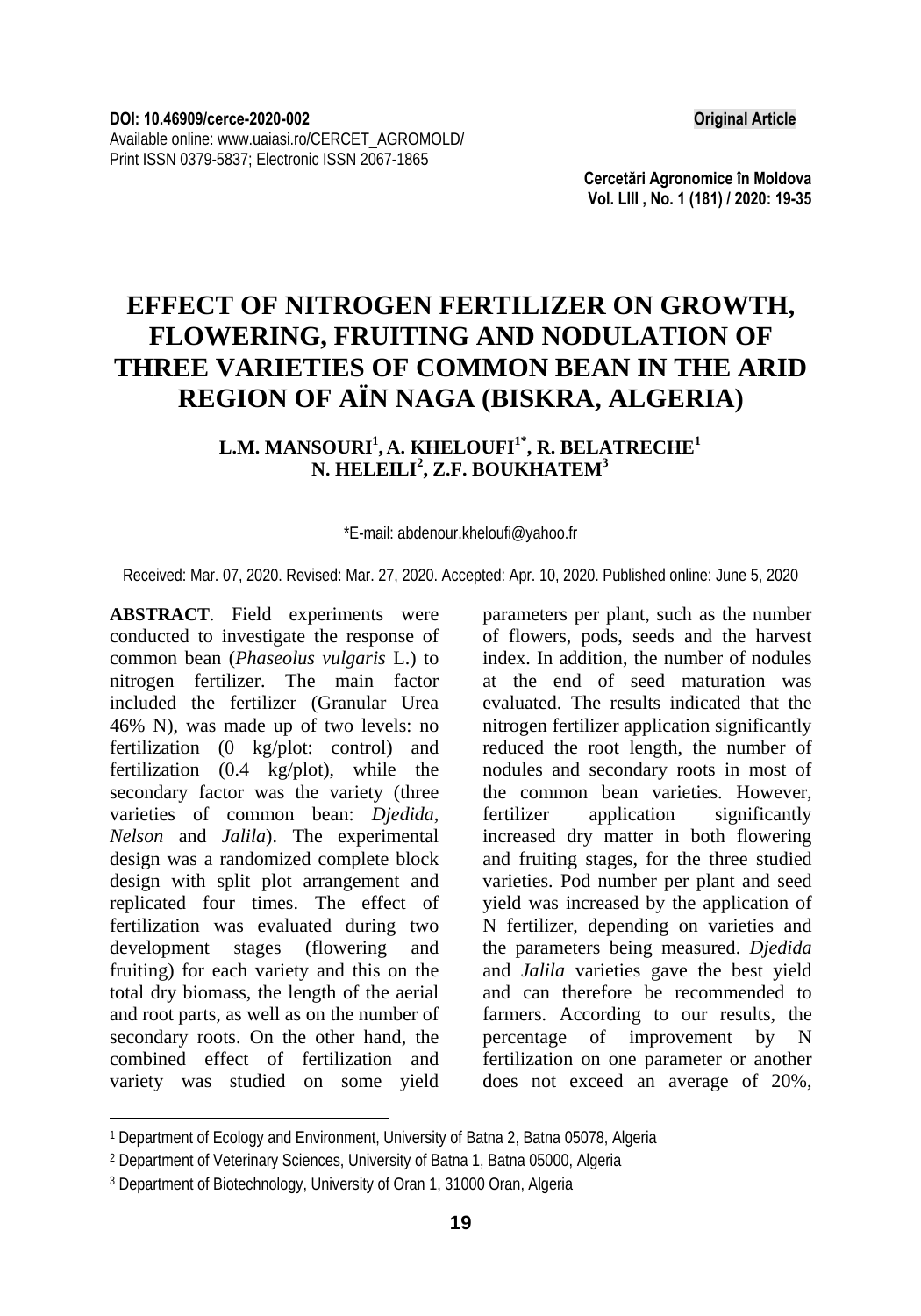compared to the control. Indeed, the effect of fertilization is positive and seems to increase the harvest index by 18% in *Djedida* and by 20% in *Jalila*, compared to non-fertilized plants. Unfertilized plants of the variety *Nelson* showed the highest ability to nodulate.

**Keywords:** agriculture; dry matter; crops; Fabaceae; *Phaseolus vulgaris*; yield.

# **INTRODUCTION**

In order to obtain an optimal production yield in the current circumstances of climate change and land desertification, it is required to consider both soil fertility and the quality of the environment, by adopting suitable agricultural practices and techniques (Senyolo *et al*., 2018). However, the lack of knowledge about the real needs of the soil, in terms of fertilization, often leads to over-fertilization or under-fertilization which is the source of the decline in production yield (Jin *et al*., 2017). On the other hand, the long-term application of chemical fertilizers simultaneously affects the physicochemical and microbiological properties of the soil (Knap *et al*., 2010; Chakraborty *et al*., 2011; Li *et al*., 2015; Yin *et al*., 2019). This second entity is often ignored in fertilization practices when it not only guaranteesthe sustainable maintenance of soil fertility, but also better productivity (Lemanceau *et al*., 2015).

A change in the diversity and density of soil microorganisms reflects a deep change in soil fertility (Zhang *et al*., 2016; Bokhorst *et al*.,

2017). Indeed, nitrogen-fixing bacteria, whether free or associated in symbiotic relationship with species of the *Fabaceae* family, are components which are strongly involved in the biogeochemical cycle and the improvement of plant growth (Carranca, 2013; Souza *et al*., 2015). Generally, various types of organic, mineral or mixed amendments, as well as various cropping systems are practiced without prior consideration of the biological components of the soil (Larey and Angers, 2012). Hence, the importance of finding the right type of fertilization, as well as the interesting variety to guarantee optimal productivity, respectful of soil fertility and the functioning of this type of microbial communities (Smethurst, 2010).

Common beans (*Phaseolus vulgaris* L.), with their numerous varieties, are among the most consumed legumes, because of their moderate amount of calories and their richness in other nutritive substances (Choze *et al*., 2013; Baptista *et al.*, 2017). Common bean is a crop of the small farmer, commonly grown under conditions of low soil fertility and with minimal technical inputs (Graham, 1981). Several researches have shown that the development and the productivity, as well as the quality of the pods and the seeds of common bean are strongly dependent on soil fertility (Otieno *et al*., 2009; Fernández-Luqueño *et al*., 2010; Turuko *et al*., 2014; Nassary *et al*., 2020). However, some researches have indicated that common bean is a legume that nodulates slightly or with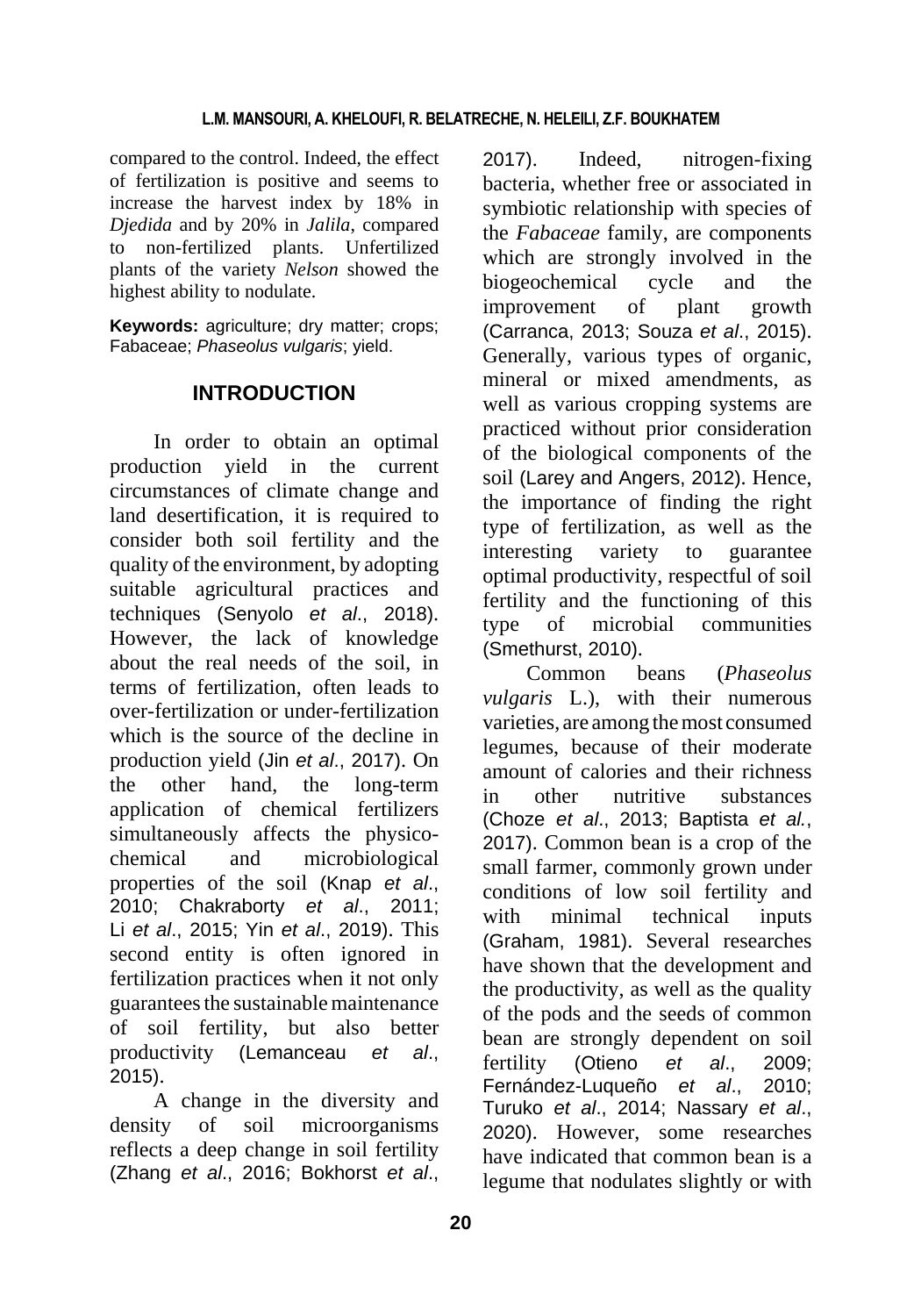difficulty, and therefore its cultivation requires a nitrogen fertilizer amendment (Fustec *et al*., 2010; Osdaghi *et al*., 2011; García-Garijo *et al*., 2014; Liu *et al*., 2018). In the same context, Nascente *et al*. (2017) found that common bean varieties react differently to mineral/nitrogen fertilization. In our previous study by Mansouri *et al*. (2019), we found that the seeds of *P. vulgaris*, *Djedida* var. were able to germinate under various concentration and types of salt, especially under high calcareous condition.

The main objective was to describe the evolution of plants of three varieties of common bean (*Djedida*, *Nelson* and *Jalila*), by amount of fertilizer adopted and this during two main periods (flowering and fruiting) and on some morphophysiological parameters related to yield in the arid region of Biskra (Algeria). A second objective was to assess the ability of nodulating in these three varieties.

# **MATERIAL AND METHODS**

## **Cultural site location**

This study was carried out during the 2019 growing season, in an agricultural exploitation at Aïn Naga, a city located in the arid region of Biskra (Southeast of the capital Algiers), in Algeria. Precisely, this site is located at the latitude of 34°43'12.37" N and the longitude of 6°14'32.98" E, for an elevation of 23 m. Biskra is located in the arid region, according to the De Martonne aridity index. According to climate date (1980-2019), the climate of Biskra is characterized by a very hot and dry

summer with an average temperature of 43.5°C and an average relative humidity of 12%. Winter is cold (average minimum temperature 4°C and average maximum relative humidity 89%). Rainfall is rare and does not exceed 30 days a year.

The meteorological data prevailing, during the experimental period, are shown in *Table 1*. According to this table, the amount of precipitation is almost zero. These data were confirmed and supported *in situ* by recording a zero number of precipitations. These meteorological conditions, recorded during our study represented an advantage because heavy rains could disturb our experimental design, especially if the nitrogen fertilizer moved towards plots aiming to represent control (without fertilization).

The cultural site intended for this study ( $15 \times 30$  m) has not been exploited for five years by any plant crops. The results of the soil analysis (at 25-30 cm depth), before the experiment, revealed a pH of 7.7;  $0,119\%$  Nitrogen (NO<sub>3</sub>); 182.8 mg/kg<sub>soil</sub> Phosphorus  $(P_2O_5)$  and 1.22 meg/kg $_{\text{soil}}$  Potassium. The soil has a silty texture, with an electrical conductivity of 2.58 ms/cm. This high electrical conductivity interpreted by high soil salinity is due to the high concentration of calcium ions  $(20.3 \text{ meg}/100 \text{ g}_{\text{soil}})$ , compared to 1.36 meq/100  $g<sub>soil</sub>$  of Mg<sup>+2</sup>, 1.18 meq/100  $g_{\text{soil}}$  of K<sup>+</sup> and 1.25 meq/100 gsoil of Na+ . The soil has been classified as very calcareous with 53.1% of total  $CaCO<sub>3</sub>$ .

## **Biological material**

This study focused on three varieties of common bean (*Phaseolus vulgaris* L.). These three varieties are the most dominant in the agriculture market and the most cultivated in the South of Algeria. The origin of these three varieties *viz. Djedida*, *Nelson* and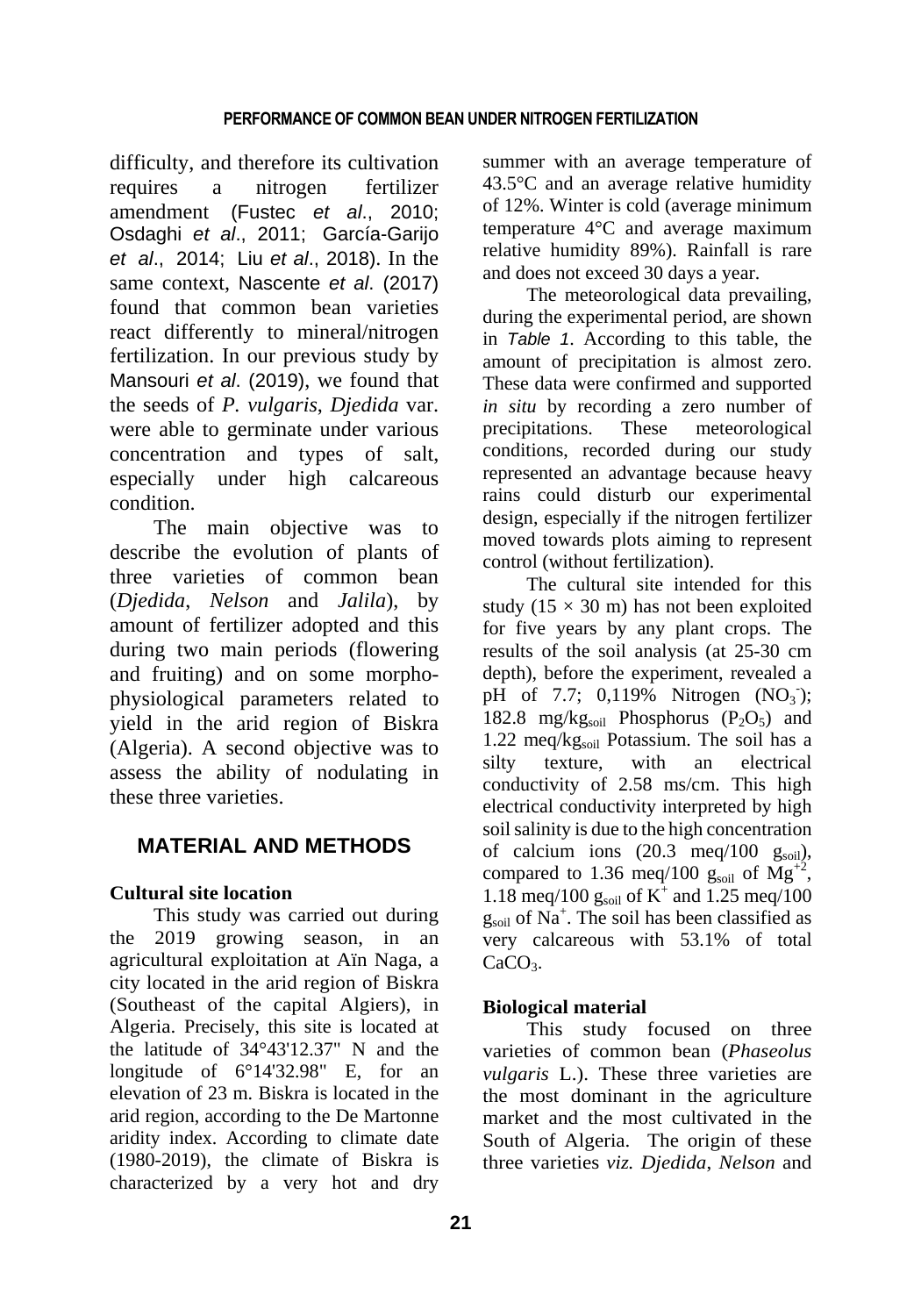*Jalila* is *Griffaton Producteur Grainier* (France), distributed in Algeria by *SARL Agroseed*. The seeds of these three varieties were harvested in 2017 and only *Djedida* and *Nelson* have been treated with Thiram (a non-systemic fungicide).

We first evaluated the biometric characteristics of the seeds for each variety and the results are shown in

*Table 2*. According to the analysis of variance, there is a significant effect  $(p<0.0001)$  of the variety on the 1000-seed weight and on the seed size. According to Duncan Multiple Range Test, the classification, according to seed size, is as follows *Djedida* > *Jalila* > *Nelson* (*Table 2, Fig. 1*).

| <b>Climatic parameters</b>   |                      | Months (Year 2019) |                 |                 |  |
|------------------------------|----------------------|--------------------|-----------------|-----------------|--|
|                              |                      | October            | <b>November</b> | <b>December</b> |  |
| <b>Precipitations</b>        | Quantity (mm)        | 0.51               | 8.38            | 2.28            |  |
|                              | Number of rainy days |                    |                 |                 |  |
| Temperature (°C)             | Maximum              | 29.6               | 20.4            | 20.3            |  |
|                              | Average              | 24.3               | 15.8            | 15              |  |
|                              | <b>Minimum</b>       | 18.9               | 10.7            | 10              |  |
| <b>Relative humidity (%)</b> |                      | 43                 | 53.4            | 51.6            |  |
|                              |                      |                    |                 |                 |  |

### **Table 1 - Climatic data during the experimental period**

Source: World Climate Data: *Tutiempo* (https://fr.tutiempo.net/climat/2019/ws-605250.html)

|                  | 1000-                            |                                           |                   |                               |                                   |  |
|------------------|----------------------------------|-------------------------------------------|-------------------|-------------------------------|-----------------------------------|--|
| <b>Varieties</b> | seed<br>weight<br>(g)<br>(n=4)   | Seed width<br>Seed length<br>(mm)<br>(mm) |                   | <b>Seed thickness</b><br>(mm) | <b>Seed</b><br>maturity<br>(days) |  |
| <b>Djedida</b>   | $283.6 \pm$<br>2.00 <sup>a</sup> | $12.7 \pm 0.73$ <sup>a</sup>              | $6.19 \pm 0.39^a$ | $5.29 \pm 0.44^a$             | 85-100                            |  |
| <b>Nelson</b>    | $213.1 \pm$<br>0.73 <sup>c</sup> | $11.4 \pm 0.66^{\circ}$                   | $5.37 \pm 0.37^c$ | $4.68 \pm 0.49^{\circ}$       | 85-100                            |  |
| Jalila           | $231,7 \pm$<br>1.07 <sup>b</sup> | $11.9 \pm 0.80^b$                         | $5.76 \pm 0.26^b$ | $5.26 \pm 0.25^{\circ}$       | 85-100                            |  |
| F of<br>Fisher   | 2817.5                           | 36.4                                      | 70.1              | 75.6                          |                                   |  |
| Probability      | < 0.0001                         | < 0.0001                                  | < 0.0001          | < 0.0001                      |                                   |  |

| Table 2 – Seed characteristics of the three common bean used in the experience |  |  |
|--------------------------------------------------------------------------------|--|--|
|                                                                                |  |  |

The same alphabet letters along the column indicates no significance difference (Duncan Multiple Range Test)

### **Fertilization**

The nitrogen fertilizer was supplied in the form of 46% granulated urea, for the fertilized plots. It is a nitrogen fertilizer entirely in urea form. In the form of water-soluble granules, it provides a very rich nitrogen supply for crops with very good spreadability, due to its homogeneous and regular particle size (1.8 mm of average diameter). In the soil, urea must first be hydrolyzed to ammonia, to be fully usable by the plant.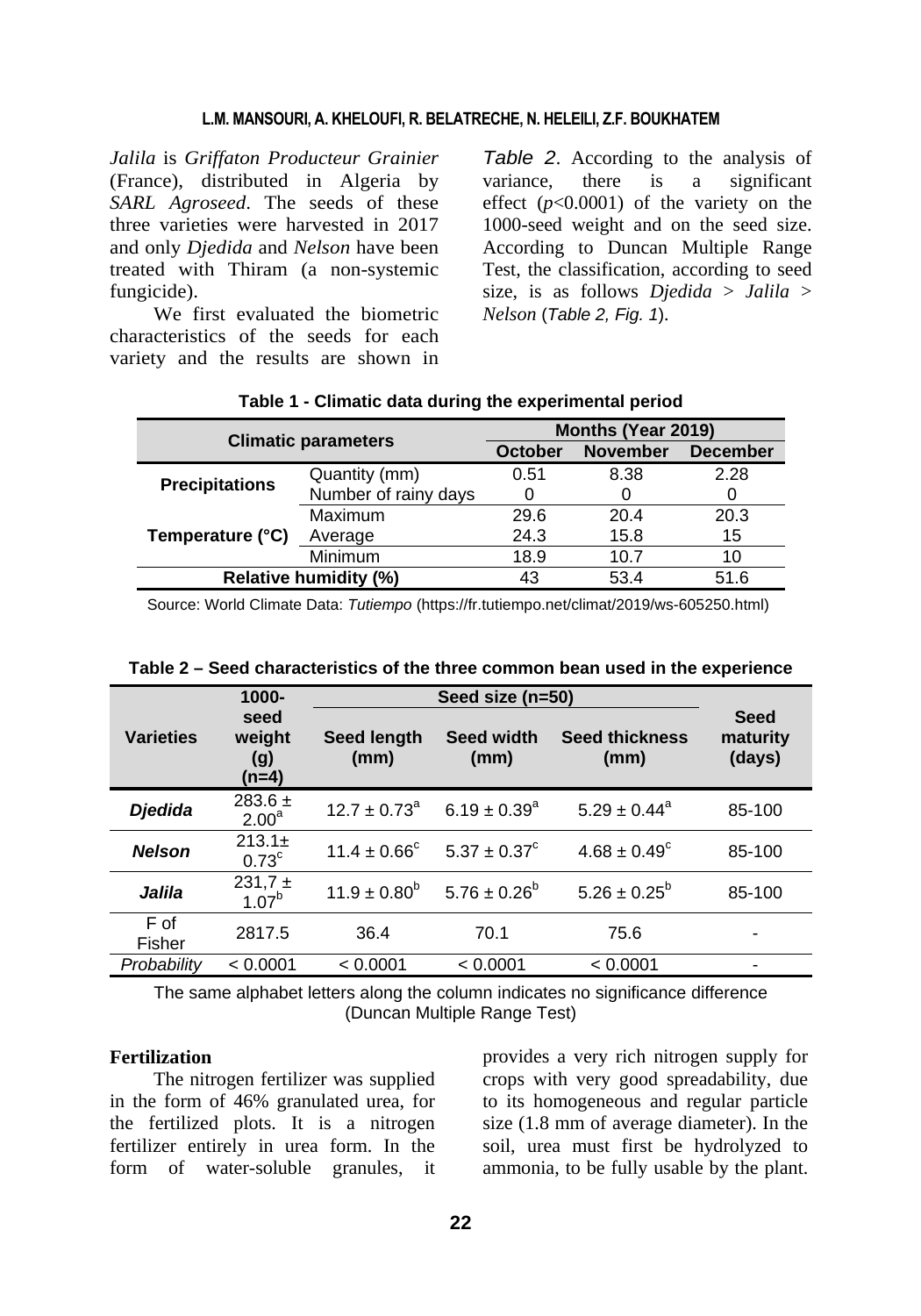Processing speed depends on soil temperature and humidity, for hours or even days after spreading. Its use requires special attention because of the phenomenon of volatilization of ammonia in the atmosphere.



**Figure 1 - Seeds of the different varieties of** *Phaseolus vulgaris* **used in the experiment: (A)** *Djedida***, (B)** *Nelson* **and (C)** *Jalila*

### **Experimental design and treatments**

The experiments were laid out in a randomized complete block design with a split plot arrangement and replicated four times for each treatment (*Fig. 2, Fig. 3*). The fertilizer formed the main plots and the common bean varieties the subplots, each measuring  $(4 \times 3 \text{ m})$  with a 0.7 m alley between the plots and blocks, to minimize inter-plot interference. The fertilization factor consisted of two levels: fertilized (0.4 kg fertilizer/plot) and unfertilized (0 kg fertilizer/plot). The nitrogen fertilizer was added twice: before the flowering stage (50 days after sowing) and before the fruiting stage (70 days after sowing) by one week. Control plots did not receive any of the nitrogen source treatments. The vegetative period (40 days from sowing) did not receive fertilization.

Land preparation was carried out manually at the beginning of September, in two operations: plowing and harrowing. After preparing the soil, two seeds were placed in the furrows at the recommended spacing of  $(30 \times 20)$  cm with a density of 120 seeds per plot (30

seeds  $\times$  4 lines). During the whole experiment, the plants did not receive any herbicide, pesticide or insecticide treatment. Weeds were monitored and removed manually. It should be noted that no attack of biotic origin was reported during this study, except a 5% contamination by aphids, which colonized some plants in a single plot of the *Nelson* variety.

A model for drip irrigation system was used for the reasons that: fertilizer and nutrient loss is minimized, due to a localized application and reduced leaching, water application efficiency is high if managed correctly and field leveling is not necessary. The frequency of irrigation during the whole experiment was every 3-4 days.

### **Determination of growth kinetics**

For the three varieties of common bean, the growth kinetics concerned the three main life stages of the plants *viz.* vegetative, flowering and fruiting. At each complete achievement of the growth period, plant dry biomass, shoot and root length and the number of secondary roots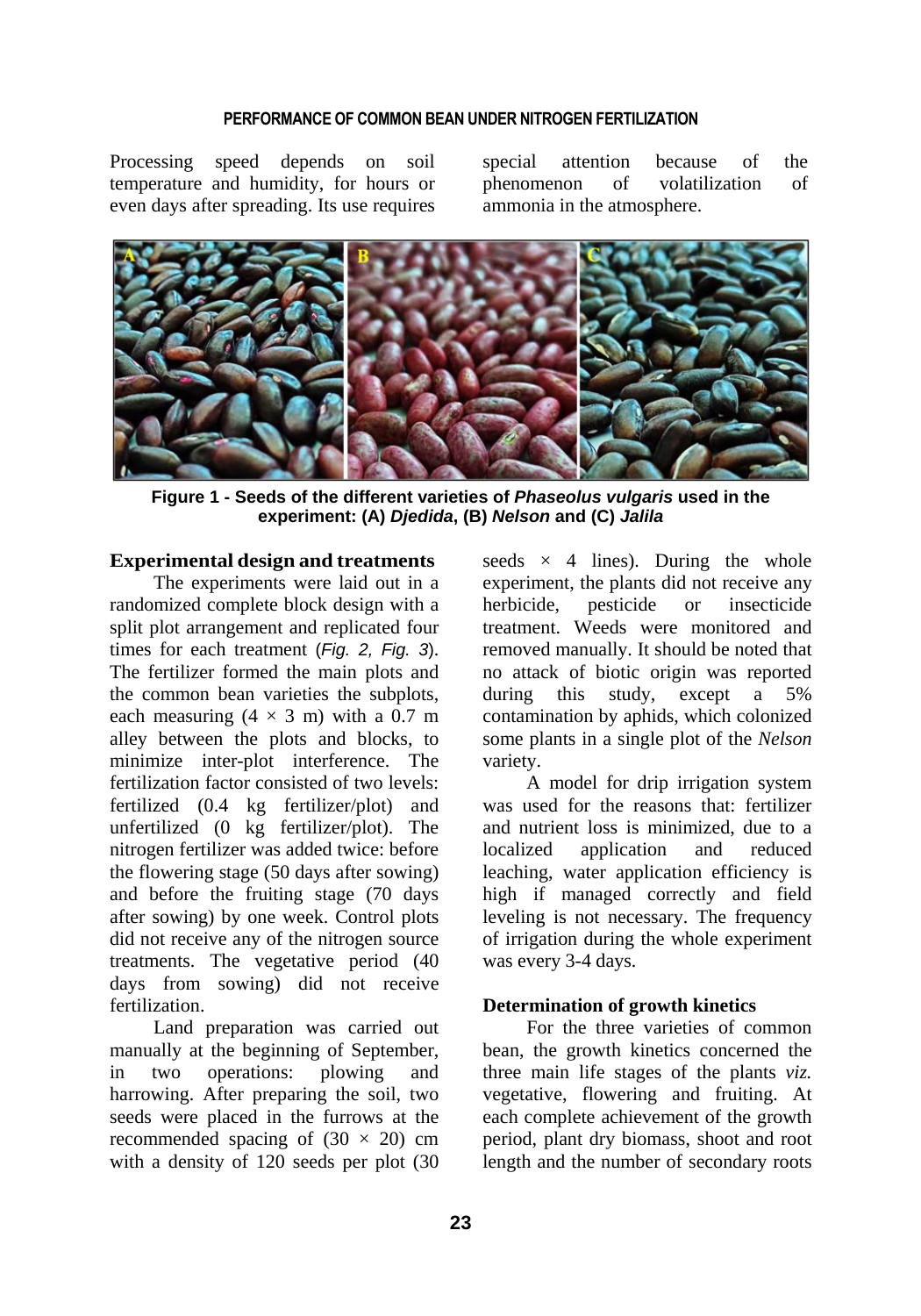were assessed. The total number of samples used was of 240 (10 plants  $\times$  4 plots  $\times$ 2 treatments  $\times$  3 growth stages). Plants have been carefully dug up with a shovel on moist soil to avoid an abrupt uprooting. The plants were oven-dried at 70°C, for 48 h, for dry weight determination. It should be noted that the plant dry biomass was weighed without the flowers at the flowering stage and without the pods at the fruiting stage.

### **Determination ofsome yield components**

The number of flowers per plant was determined in situ when a general flowering was reached in the three varieties and this at 60 days after sowing. Harvesting, at the end of the fruiting phase, was carried out 95 days after sowing, when signs of maturity were observed (yellowing of the leaves and drying of the pods). Ten plants were randomly selected from each plot. Soil was carefully washed from the roots. The nodules were picked from the roots and their numbers recorded for each plant. The number of pods and seeds per plant was also evaluated. Donald (1962) defined Harvest index (%) as the ratio between dry weight of grains and the weight of total dry matter at maturity.

#### **Statistical analysis**

The results for each variable were expressed as mean  $\pm$  standard deviation  $(\pm SD)$ . All the data were subjected to oneway and two-way analysis of variance (ANOVA) and Duncan's multiple range test (*p*< 0.05) using SAS (Statistical Analysis System), version 9.0 (2002) software.



and contains 4 lines of 30 seeds (120 seeds/plot)

Fertilizer: GRANULAR UREA (46% N)

**Figure 2 - Experimental design and treatments: (3 varieties of** *Phaseolus vulgaris* **× 2 levels of fertilization × 4 replicates)**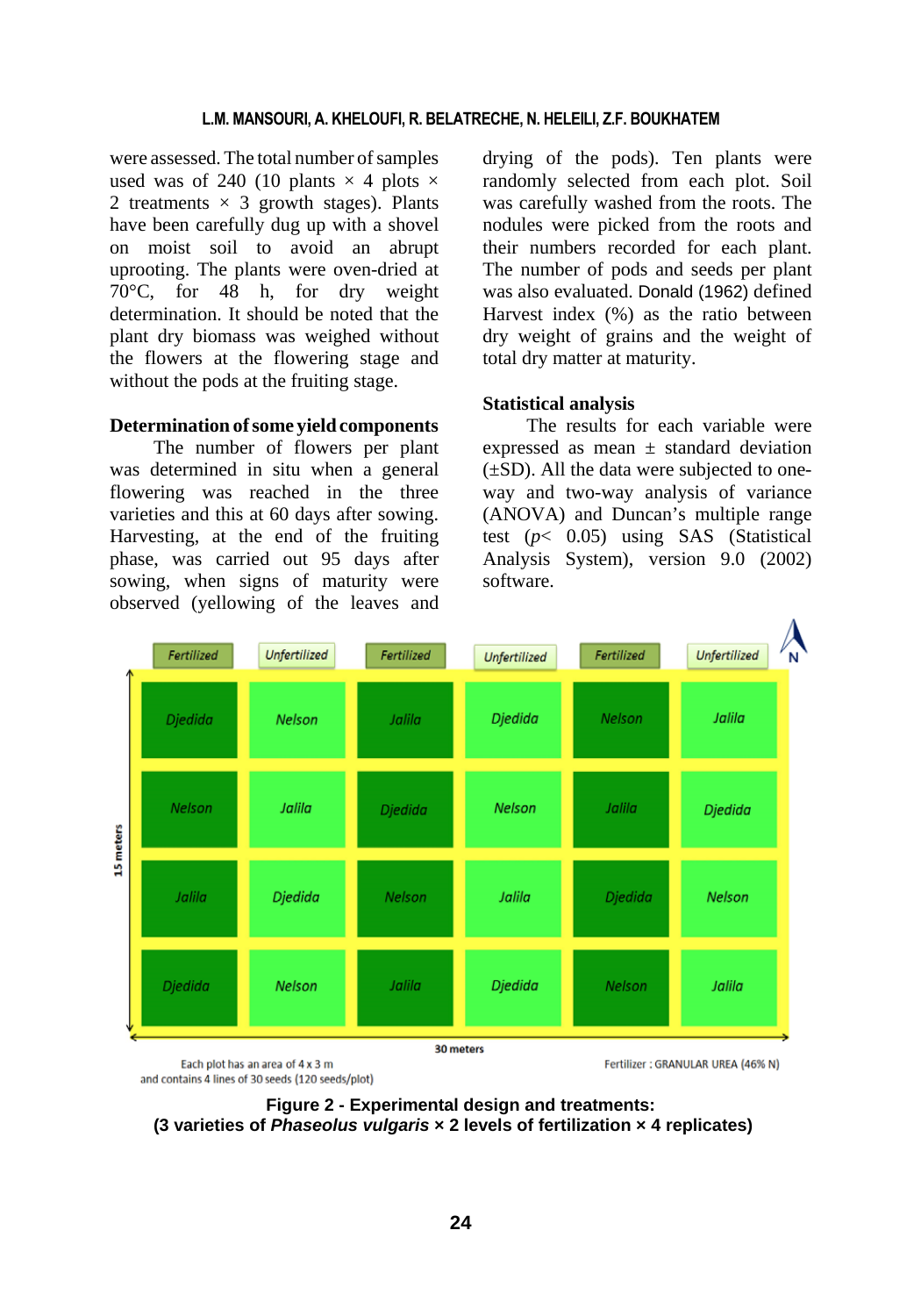

**Figure 3 - General overview of the experimental set-up and the different stages of bean development in Aïn Naga (Biskra, Algeria): (A) seedling emergence, (B) Model of Drip irrigation, (C) Vegetative phase, (D, E) Flowering phase, (F) Fruiting phase and (G) Nodules appearance**

# **RESULTS AND DISCUSSION**

# **Effect of N fertilization on developmental kinetics**

According to *Table 3*, the effect of the factors (fertilization  $\times$  time  $\times$ variety) was significant on total dry biomass (*p*< 0.0001), shoot length (*p*< 0.0001), root length (*p*< 0.0001), and the number of secondary root  $(p= 0.0143)$ . On the other hand, a very marked increase in all the variables studied was observed over time (stages of development) and this in the three varieties. However, this increase differs from a treatment to another (*Table 3*). Furthermore, N fertilization has no relation with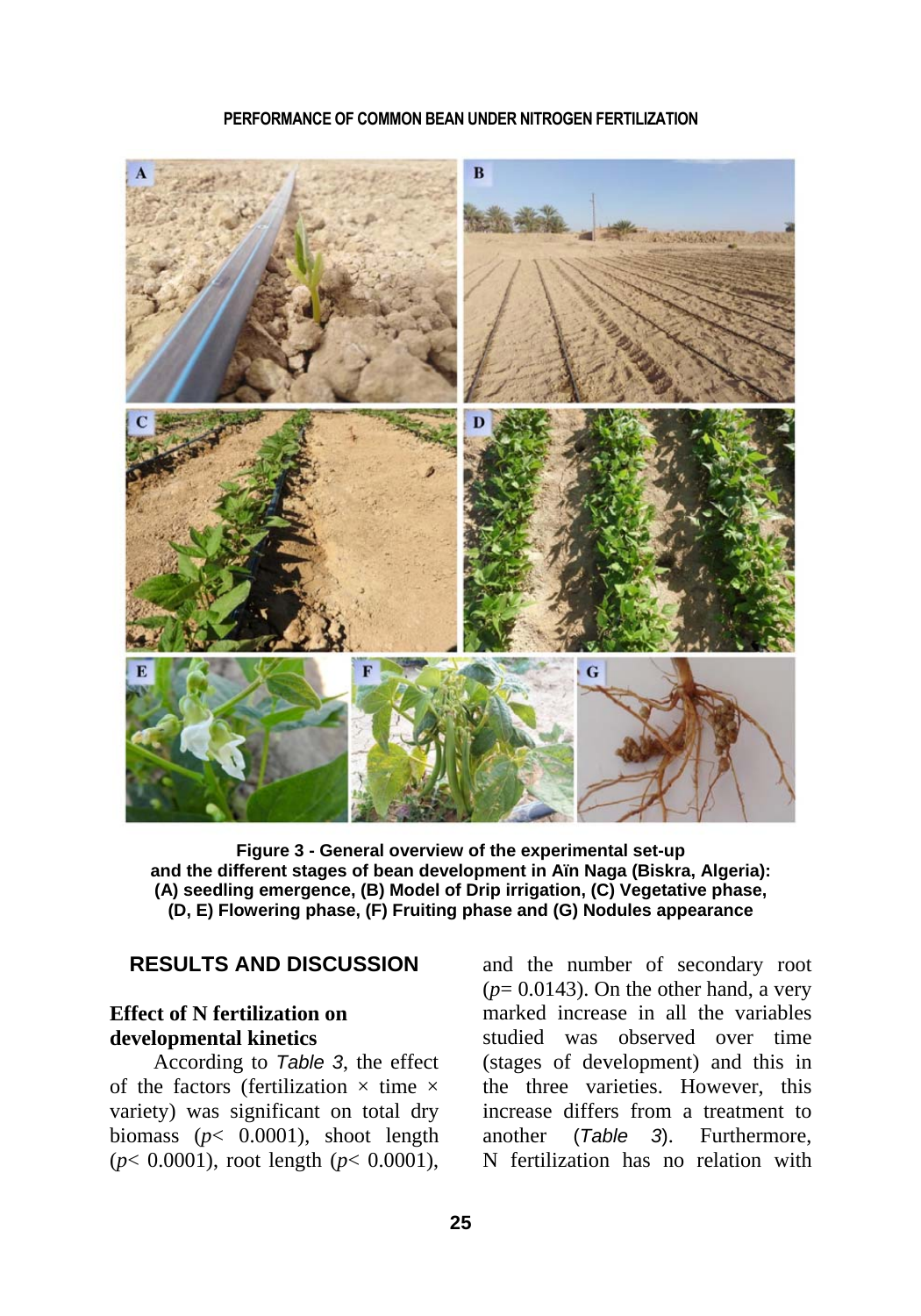phonological traits (Swiader *et al.*, 1994; Xu *et al*., 2001; Dumka *et al*., 2004). Indeed, the three varieties of

common bean, whether treated or not, started flowering and fruiting simultaneously.

| Table 3 - Effect of variety, growth stage and treatment on some growth parameters          |  |
|--------------------------------------------------------------------------------------------|--|
| in <i>Phaseolus vulgaris</i> from the arid region of Aïn Naga (Biskra, Algeria) ( $n=40$ ) |  |

|                           | <b>Growth</b> |                      | <b>Plant dry</b>  | <b>Shoot</b>      | Root              | <b>Secondary</b>             |
|---------------------------|---------------|----------------------|-------------------|-------------------|-------------------|------------------------------|
| <b>Varieties</b>          | <b>Stage</b>  | <b>Fertilization</b> | <b>biomass</b>    | length            | length            | roots                        |
|                           |               |                      | (g)               | (cm)              | (cm)              | number                       |
|                           |               | <b>Fertilized</b>    | $2.52 \pm$        | 11.7 $\pm$        | $8.11 \pm$        | $7.40 \pm 0.93^a$            |
|                           | <b>VEG</b>    |                      | $0.64^{\text{a}}$ | 0.29 <sup>a</sup> | 1.20 <sup>a</sup> |                              |
|                           |               |                      | $2.52 \pm$        | 11.7 $\pm$        | $8.11 \pm$        | $7.40 \pm 0.93$ <sup>a</sup> |
|                           |               | Unfertilized         | $0.64^{\text{a}}$ | $0.29^{a}$        | 1.20 <sup>a</sup> |                              |
|                           |               | <b>Fertilized</b>    | 4.97 $\pm$        | $18.9 +$          | $12.5 \pm$        | $6.85 \pm 1.29^{b}$          |
|                           | <b>FLO</b>    |                      | $0.12^a$          | 3.66 <sup>a</sup> | 1.60 <sup>b</sup> |                              |
| <b>Djedida</b>            |               | Unfertilized         | $4.92 \pm$        | 19.5 $\pm$        | $14.5 +$          | $8.35 \pm 1.44^a$            |
|                           |               |                      | $0.12^a$          | $2.49^{a}$        | 2.63 <sup>a</sup> |                              |
|                           |               |                      | 5.68 $\pm$        | $21.9 +$          | $13.2 \pm$        | $7.85 \pm 1.96^b$            |
|                           | <b>FRU</b>    | <b>Fertilized</b>    | $0.11^{a}$        | $2.48^{a}$        | 2.85 <sup>a</sup> |                              |
|                           |               |                      | $4.75 \pm$        | $20.9 +$          | 13.6 $\pm$        | $9.10 \pm 2.31^a$            |
|                           |               | Unfertilized         | $0.11^{b}$        | $2.87^{\circ}$    | $2.54^{a}$        |                              |
|                           |               | <b>Fertilized</b>    | $1.46 \pm$        | $17.2 \pm$        | $10.6 \pm$        | $6.70 \pm 1.64^a$            |
| <b>Nelson</b>             |               |                      | $0.12^a$          | 1.90 <sup>a</sup> | 2.09 <sup>a</sup> |                              |
|                           | <b>VEG</b>    |                      | $1.46 \pm$        | $17.2 \pm$        | $10.6 \pm$        | $6.70 \pm 1.64^a$            |
|                           |               | Unfertilized         | $0.12^a$          | 1.90 <sup>a</sup> | 2.09 <sup>a</sup> |                              |
|                           | <b>FLO</b>    | <b>Fertilized</b>    | $5.13 \pm$        | $19.8 \pm$        | $12.1 \pm$        | $7.20 \pm 2.23^a$            |
|                           |               |                      | 1.50 <sup>a</sup> | 1.57 <sup>a</sup> | 1.21 <sup>a</sup> |                              |
|                           |               |                      | $3.29 \pm$        | $18.3 \pm$        | $12.6 \pm$        | $6.70 \pm 2.64^a$            |
|                           |               | Unfertilized         | $0.76^{b}$        | $3.54^{b}$        | $1.34^{a}$        |                              |
|                           | <b>FRU</b>    | <b>Fertilized</b>    | 4.98 $\pm$        | $22.6 \pm$        | $12.3 \pm$        | $7.40 \pm 2.92^a$            |
|                           |               |                      | 1.07 <sup>a</sup> | 6.10 <sup>a</sup> | 1.63 <sup>b</sup> |                              |
|                           |               | Unfertilized         | 4.69 $\pm$        | $20.5 +$          | $15.7 \pm$        | $7.65 \pm 1.67^a$            |
|                           |               |                      | $1.22^a$          | 3.35 <sup>a</sup> | $4.52^{\circ}$    |                              |
|                           | <b>VEG</b>    | <b>Fertilized</b>    | $1.55 \pm$        | 13.1 $\pm$        | $10.3 \pm$        | $5.70 \pm 1.81^a$            |
|                           |               |                      | $0.11^a$          | $1.97^{\text{a}}$ | $1.59^{a}$        |                              |
|                           |               | Unfertilized         | $1.55 \pm$        | 13.1 $\pm$        | $10.3 +$          | $5.70 \pm 1.81^a$            |
|                           |               |                      | $0.11^{a}$        | $1.97^{\text{a}}$ | $1.59^{a}$        |                              |
|                           |               | <b>Fertilized</b>    | $4.69 \pm$        | $18.9 +$          | 11.5 $\pm$        | $6.60 \pm 2.13^a$            |
| Jalila                    | <b>FLO</b>    |                      | 1.60 <sup>a</sup> | $2.12^{a}$        | $1.47^{b}$        |                              |
|                           |               | Unfertilized         | $4.59 \pm$        | $17.3 \pm$        | $12.6 \pm$        | $6.20 \pm 1.77^a$            |
|                           |               |                      | $1.14^{a}$        | $2.66^b$          | 1.69 <sup>a</sup> |                              |
|                           |               | <b>Fertilized</b>    | $5.55 \pm$        | $23.2 \pm$        | 12.0 $\pm$        | $6.20 \pm 1.68^{\circ}$      |
|                           | <b>FRU</b>    |                      | $1.25^{\circ}$    | 4.87 <sup>a</sup> | 2.70 <sup>b</sup> |                              |
|                           |               | Unfertilized         | $4.40 \pm$        | $18.9 +$          | $13.7 \pm$        | $7.05 \pm 1.61^a$            |
|                           |               |                      | $0.88^{b}$        | $3.67^b$          | $2.67^a$          |                              |
| F of Fisher (VARxGSxFERT) |               | 14.95                | 6.27              | 7.52              | 3.15              |                              |
| Probability (VARxGSxFERT) |               |                      | < 0.0001          | < 0.0001          | < 0.0001          | 0.0143                       |

For each growth stage, the same alphabet letters along the column indicates no significance difference (Duncan Multiple Range Test). VEG: vegetative; FLO: flowering; FRU: fruiting; VAR: variety; GS: growth stage; FERT: fertilization.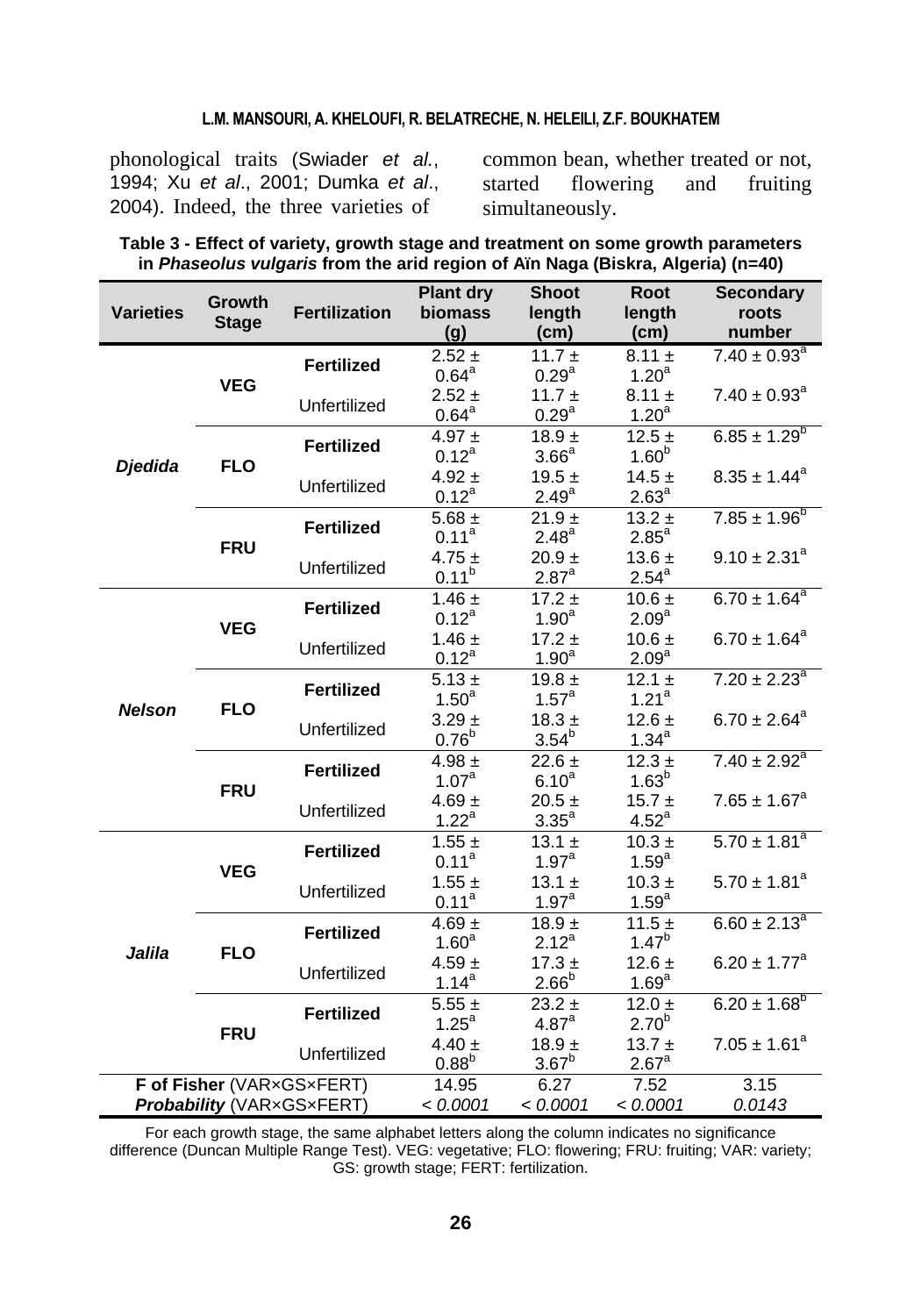Dry matter accumulation into plant varied according to the N levels and the growing period. Nitrogen fertilization was able to increase the total dry biomass of plants at the fruiting stage of the *Djedida* and *Jalila* varieties by 16% and 20%, respectively, compared to the control (non-fertilized plants). However, the effect of fertilization on the *Nelson* variety was only significant at the flowering stage, recording an increase of 35%, compared to the control (*Table 3*). Dry matter production is directly related to N supply. When N supply is low, there is lower production of dry matter, especially in leaves, which affects the production of photo-assimilates and distribution of assimilates to the reproductive organs (Dordas *et al*., 2008). One of the objectives of the present study was to determine how N application can affect dry matter accumulation in common bean, and we noted a significant effect on this characteristic. Dry matter accumulation can be affected by cultivar and prevailing growth conditions (Papakosta *et al.,* 1991; Seppänen *et al.,* 2018). N is one of the most important nutrients for plant growth; it affects dry matter accumulation and partitioning in many legume species (Guinet *et al*., 2018).

For the shoot length, the effect of fertilization was much more expressed in the *Jalila* variety, at the flowering and fruiting stages, with an improvement of 8% and 18%, respectively. The effect of fertilization

was also observed in the *Nelson* variety, with an improvement of 8%, compared to the control, at the flowering stage, which is similar to that obtained by the *Jalila* variety. However, no effect of fertilization was observed in the *Djedida* variety (*Table 3*). These variations are related to differences in the genetic potential, growth habit and other intrinsic characteristics of each cultivar (Beebe *et al*., 2013; Inostroza *et al*., 2015).

For the roots, fertilization had a negative effect on growth in length in the three varieties studied, but at different stages of development. Indeed, the length growth of the roots at the flowering stage in the varieties *Djedida* and *Jalila* was delayed by 16% and 10%, respectively. At the fruiting stage, this same variable was delayed in *Nelson* and *Jalila* with 28% and 14%, respectively, compared to the non-fertilized plants (*Table 3*). Kohls and Baker (1989) reported that N fertilization reduces the number of secondary roots and root hairs and thus inhibits nodulation in actinorhizal plants. Using *P. sativum*, *V. faba*, *V. sinensis* and *P. vulgaris* as study materials, Wahab *et al*. (1996) found that nitrate-nitrogen suppresses root hair formation and also reduce secondary roots number and, thus reducing *Rhizobium* infection and the nodulation of root. Also, Costa *et al.* (2013) reported that root length and root surface area were increased, under intermediate N levels, and that root growth was reduced, under higher fertilization levels.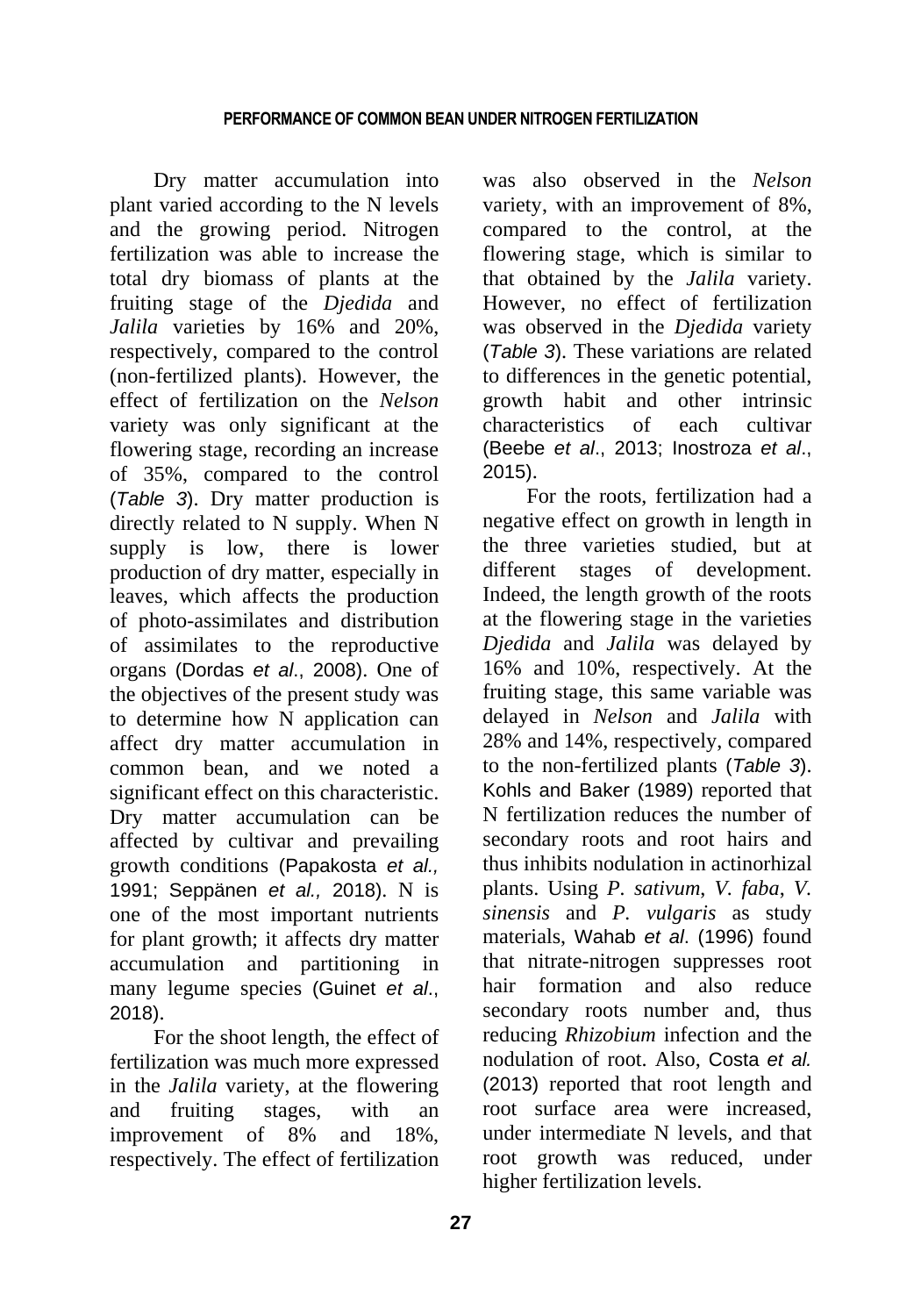The effect of fertilization was also negative on the number of secondary roots. This was observed in the variety *Djedida*, at the flowering stage, with a decrease of 20%, and at the fruiting stage, with 16% decrease, compared to the control (*Table 3*). This effect has also been indicated in plants of the *Jalila* variety, but only at the fruiting stage, with a 14% reduction, compared to unfertilized plants. On the other hand, no effect of fertilization was observed in the variety *Nelson* on the number of secondary roots and this at the two development phases where nitrogen fertilization was applied (*Table 3*). Soil fertility and rhizosphere organisms have been shown significantly to alter root growth and architecture. Wiersum (1958) showed that high concentrations of nitrogen may stimulate root length and the number of primary roots, while phosphate deficiency can reduce both root length and the number of secondary and tertiary roots, without altering the number of primary roots (Bowen and Rovira, 1999).

# **Combined effect of varieties and fertilization on some yield parameters**

According to *Table 4*, the fertilizer-variety interaction significantly influences the number of flowers per plant  $(p < 0.0001)$ , the number of pods per plant ( $p < 0.0001$ ), the number of seeds per plant  $(p< 0.0001)$ , the number of nodules per plant  $(p < 0.0001)$ , seeds dry weight  $(p< 0.0001)$  and the Harvest index (*p*< 0.0001).

Nitrogen fertilizer application before inflorescence initiation is well known to increase flower number. The highest number of flowers was recorded in the fertilized plants and this among all the varieties studied. The increase is about 30%, 50% and 16%, respectively, in the variety *Nelson*, *Jalila* and *Djedida,* compared to the control plants (*Table 4*).

Monti *et al.* (2016) indicated that low N availability causes reduction in leaf N, reduced number of flowers, low fruit set and yield.

The number of pods per plant was also influenced by fertilization in the three varieties. This variable was improved by 18%, 17% and 33%, respectively, in *Djedida*, *Nelson* and *Jalila*, compared to non-fertilized plants (*Table 4*). Blair *et al*. (2009) noted that common bean varieties behave very differently when compared to soil fertility. Indeed, they observed that there were varieties that expressed their genetic potential only on a fertile environment.

According to *Table 4*, the number of seeds per plant was improved by nitrogen fertilization in the *Nelson* and *Jalila* varieties, with percentages of 12% and 40%, respectively. However, the *Djedida*  variety was not influenced by the fertilizer supply for this same variable by recording similar values of 32 seeds/plant and this in both fertilized and unfertilized plants. Seed yield has been observed to be one of the most stable morphological characteristics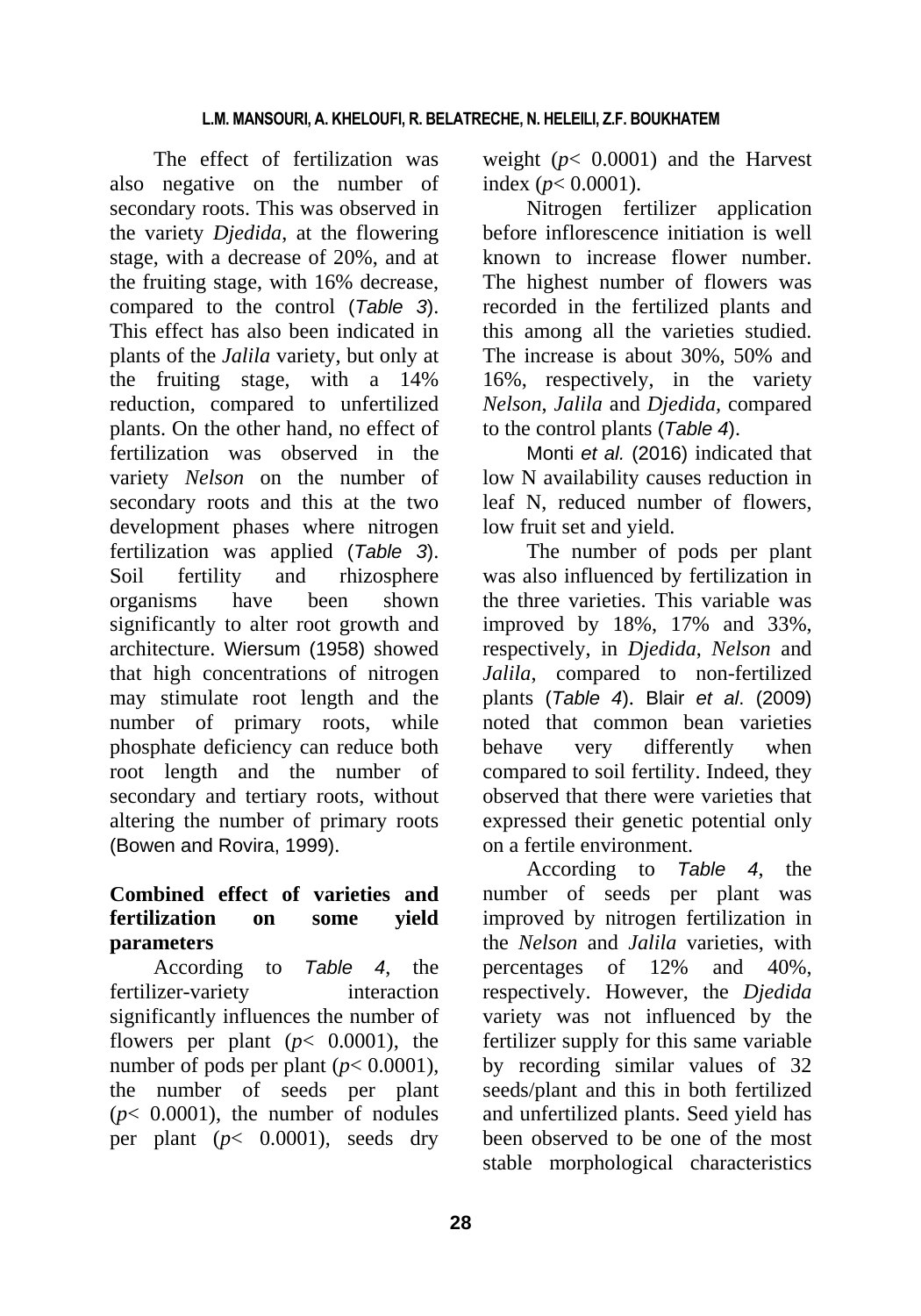of many plant species (Chmielewski and Ruit, 2002).

Moreover, the total dry weight of seeds was only affected by fertilization in the *Jalila* variety. Once more, the variety *Djedida* seems not to be affected by fertilization for this variable, recording an average of 4 g. This value is the highest compared to the other varieties with a ratio of 114% higher than the *Nelson* variety. For the Harvest index, only the varieties *Djedida* and *Jalila* seem to be affected by fertilization. The effect of fertilization is positive and seems

to increase the H index by 18% in *Djedida* and by 20% in *Jalila*, compared to non-fertilized plants (*Table 4*). No significant effect was observed in the *Nelson* variety, which records the lowest values with an average of 35% H index under both treatments (*Table 4*). This intervarietal variation in common bean yield could be due to the genetic heritage of the different varieties used by favoring or disadvantaging one or the other variety used in the edaphoclimatic conditions of the environment.

| Table 4 - Combined effects of varieties and fertilization on the number of flowers, |
|-------------------------------------------------------------------------------------|
| pods, seeds, nodules, seed weight and Harvest index per plant of <i>Phaseolus</i>   |
| vulgaris at flowering and fruiting stage (n=40)                                     |

| <b>Varieties</b>                 | <b>Fertilization</b> | Number per plant           |                                    |                                    |                              | <b>Seeds</b><br>dry        | HI (%)<br>(per                     |  |
|----------------------------------|----------------------|----------------------------|------------------------------------|------------------------------------|------------------------------|----------------------------|------------------------------------|--|
|                                  |                      | <b>Flowers</b>             | <b>Pods</b>                        | <b>Seeds</b>                       | <b>Nodules</b>               | weight<br>(g)              | plant)                             |  |
| Djedida                          | <b>Fertilized</b>    | 23.2<br>±4.29 <sup>b</sup> | 11.7<br>$\pm 3.17$ <sup>a</sup>    | 32.5<br>±6.67 <sup>a</sup>         | 1.60<br>±1.21 <sup>d</sup>   | 4.09<br>±1.25 <sup>a</sup> | 88.6<br>±9.31 <sup>a</sup>         |  |
|                                  | Unfertilized         | 19.4<br>±2.18 <sup>c</sup> | 9.60<br>$±3.68^{bc}$               | 32.5<br>±12.6 <sup>a</sup>         | 6.80<br>±2.01 <sup>b</sup>   | 4.16<br>±1.08 <sup>a</sup> | 72.8<br>±9.43 <sup>b</sup>         |  |
| <b>Nelson</b>                    | <b>Fertilized</b>    | 28.2<br>±9.31 <sup>a</sup> | 10.6<br>$±2.22^{ab}$               | 15.7<br>±4.05 <sup>b</sup>         | 3.80<br>$±2.72$ <sup>c</sup> | 1.91<br>±1.02 <sup>c</sup> | 36.8<br>±12.1 <sup>d</sup>         |  |
|                                  | Unfertilized         | 19.7<br>±7.61 <sup>c</sup> | 8.80<br>±1.68 <sup>c</sup>         | 13.8<br>±4.04 <sup>b</sup>         | 13.4<br>±4.51 <sup>a</sup>   | 1.54<br>$±0.47^{\circ}$    | 33.1<br>±6.04 <sup>d</sup>         |  |
| Jalila                           | <b>Fertilized</b>    | 27.1<br>±7.44 <sup>a</sup> | 9.40<br>±1.93 <sup>c</sup>         | 29.4<br>±7.80 <sup>a</sup>         | 0.80<br>$±1.55^d$            | 3.44<br>±1.42 <sup>b</sup> | 71.8<br>±11.2 <sup>b</sup>         |  |
|                                  | Unfertilized         | 13.7<br>±5.38 <sup>d</sup> | 6.25<br>±2.16 <sup>d</sup>         | 17.5<br>±9.70 <sup>b</sup>         | 3.50<br>±2.36 <sup>c</sup>   | 4.24<br>±2.33 <sup>a</sup> | 59.9<br>±13.1 <sup>c</sup>         |  |
| <b>F</b> of Fisher<br>(VAR×FERT) |                      | 27.7                       | 20.5                               | 48.3                               | 124.1                        | 30.4                       | 110.1                              |  |
| Probability<br>(VAR×FERT         |                      | $\overline{a}$<br>0.0001   | $\overline{\phantom{a}}$<br>0.0001 | $\overline{\phantom{a}}$<br>0.0001 | $\overline{a}$<br>0.0001     | <<br>0.0001                | $\overline{\phantom{a}}$<br>0.0001 |  |

The same alphabet letters along the column indicates no significance difference (Duncan Multiple Range Test). VAR: variety; FERT: fertilization

This finding was also showed by Remans *et al*. (2008). Indeed, they not only found that, different genotypes could induce highly significant differences in yield, but also, the yield of the same genotype was significantly influenced by the environment. This difference in yield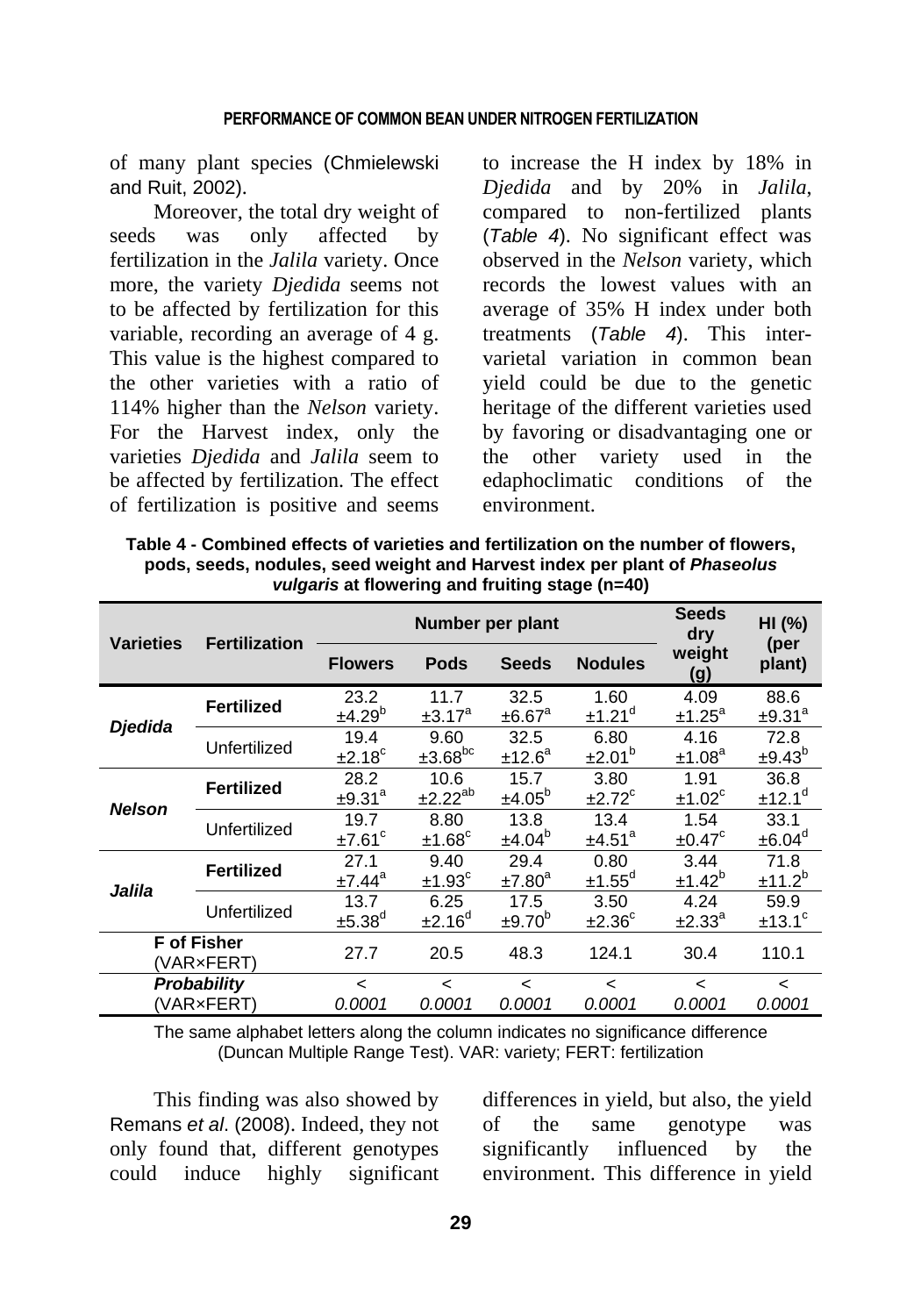between fertilized and unfertilized plots can be explained by the fact that common bean productivity is greatly influenced by soil fertility (Fageria and Baligar, 1997; Fageria and Baligar, 2003; Jansa *et al*., 2011).

The nitrogen nutrition of the common bean is accomplished by two complementary processes during the plant growth cycle: either by assimilation of mineral nitrogen from the soil, or by symbiotic fixation of atmospheric nitrogen through the formation of root nodules (Unkovich and Pate, 2000).

The number of nodules per plant is the variable most affected by fertilization. This number was higher in the non-fertilized plants and this in the three varieties of common bean studied.

The classification, according to the values obtained, is *Nelson* > *Djedida* > *Jalila*. This number was higher by 253%, 325% and 338%, respectively, in *Nelson*, *Djedida* and *Jalila*, compared to the values recorded in the fertilized plants for these same varieties (*Table 4*). Inhibitory effects of added nitrogen fertilizer to nodulation and nitrogen fixation have been reported for several legumes: *Glycine max* (Bezdicek *et al*., 1974); *Trifolium subterraneum* (Chambers *et al*., 1980) *Vicia faba* (Wahab and Abd-Alla, 1995); *Gliricidia sepium* (Thomas *et al*., 2000); *Cicer arietinum* (Anderson *et al*., 2004) and *Phaseolus vulgaris* (Kawaka *et al*., 2018). Kakraliya *et al.* (2018) observed that the application of N

fertilizer caused nodule degeneration on French beans.

In addition, Drevon *et al.* (2015) reported that high N levels inhibited early cell divisions in the cortex, which will inhibit nodulation.

According to Otieno *et al*. (2009), fertilizer application significantly reduced the number of nodules per plant in lablab (*Lablab purpureus*) and common bean, but had no significant effect on green gram and lima bean. Nitrogen nutrition of legumes is firstly ensured by the reduction of  $NO<sub>3</sub>$  from the soil, before the symbiotic fixation takes over (Valentine *et al*., 2018).

It should be shown that soil characteristics can play an important part for a best yield and productivity. As it was indicated for soil analysis, our experimental site is silty and very calcareous, with 53.1% of total CaCO3, with 7.7 pH. Indeed, calcareous soils are identified by the presence of the mineral calcium carbonate ( $CaCO<sub>3</sub>$  or lime).

The pH of these soils is usually above 7 and may be as high as 8.5 (Ceyhan *et al*., 2014). When these soils contain sodium carbonate, the pH may exceed 9. Yet these types of soils can be extremely productive for agricultural use when they are managed properly.

# **CONCLUSION**

We can deduce that the varieties showing a large gap between fertilized and unfertilized plots would have the capacity to express their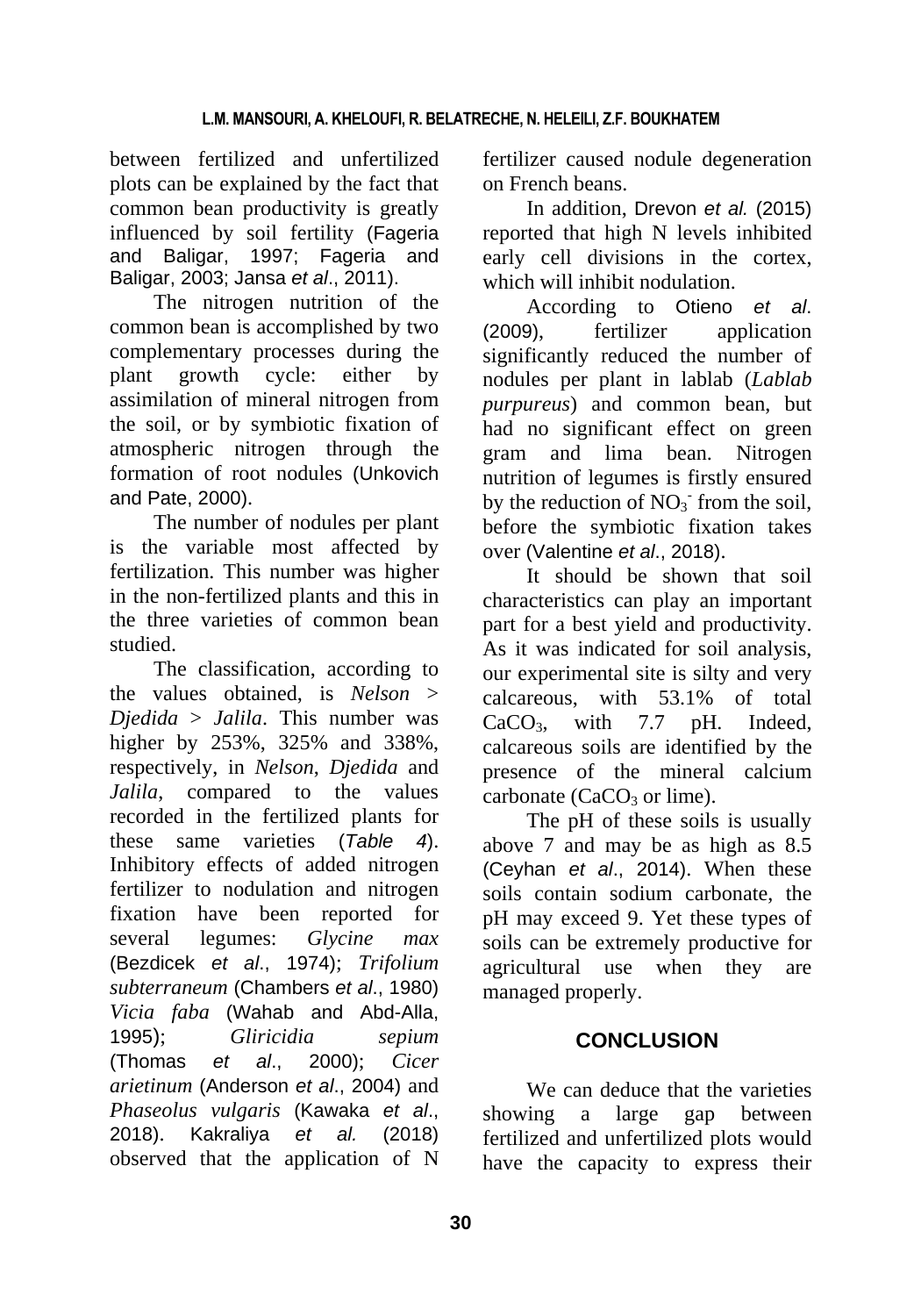genetic potential on fertile soils. Varieties for which there is a small yield gap regardless of fertilization would be improved to produce better, even under unfavorable fertility conditions. Achieving a better yield of common bean first depended on the choice of variety. The *Djedida* and *Jalila* varieties gave the highest yield under nitrogen fertilization and this in the majority of the parameters studied. However, the *Nelson* variety has shown its ability to better nodulate in calcareous soil, expressing the highest number of nodules per plant without adding fertilizer. In addition, a highly significant difference in yield was noted between fertilized and unfertilized plots. According to our results, the percentage of improvement by N fertilization on one parameter or another does not exceed an average of 20%, compared to the control. This rate could be important for very large agricultural area; however, we will recommend researches on the optimal amounts of N fertilizers, in order to decrease the impact of excess chemical fertilizers on the environment and health. Much more research on  $N_2$  fixation in common bean is also needed.

## **REFERENCES**

**Anderson, A., Baldock, J.A., Rogers, S.L., Bellotti, W. & Gill, G. (2004).** Influence of chlorsulfuron on rhizobial growth, nodule formation, and nitrogen fixation with chickpea. *Aust.J.Agric.Res.*, 55(10): 1059- 1070, DOI: 10.1071/AR03057

- **Baptista, A., Pinho, O., Pinto, E., Casal, S., Mota, C. & Ferreira, I.M. (2017).** Characterization of protein and fat composition of seeds from common beans (*Phaseolus vulgaris* L.), cowpea (*Vigna unguiculata* L. Walp) and bambara groundnuts (*Vigna subterranea* L. Verdc) from Mozambique. *J. Food Meas. Charact.*, 11(2): 442-450, DOI: 10.1007/s11 694-016-9412-2
- **Beebe, S., Rao, I., Blair, M. & Acosta-Gallegos, J. (2013).** Phenotyping common beans for adaptation to drought. *Frontiers in physiology*, 4: 35, DOI: 10.3389/fphys.2013.00035
- **Bezdicek, D.F., Mulford, R.F. & Magee, B.H. (1974).** Influence of organic nitrogen on soil nitrogen, nodulation, nitrogen fixation, and yield of soybeans. *Soil Sci.Soc.Am.J.*, 38(2): 268-273, DOI: 10.2136/sssaj1974. 03615995003800020020x
- **Blair, M.W., Astudillo, C., Grusak, M.A., Graham, R. & Beebe, S.E. (2009).** Inheritance of seed iron and zinc concentrations in common bean (*Phaseolus vulgaris* L.). *Mol. Breeding*, 23(2): 197-207, DOI: 10.1007/s11032-008-9225-z
- **Bokhorst, S., Kardol, P., Bellingham, P.J., Kooyman, R.M., Richardson, S.J., Schmidt, S. & Wardle, D.A. (2017).** Responses of communities of soil organisms and plants to soil aging at two contrasting long-term chronosequences.*SoilBiol.Biochem.*, 106: 69-79, DOI: 10.1016/j.soilbio. 2016.12.014
- **Bowen, G.D. & Rovira, A.D. (1999).** The rhizosphere and its management to improve plant growth. *Adv.Agron.*, 66: 1-102, DOI: 10.1016/S0065- 2113(08)60425-3
- **Carranca C. (2013).** Legumes: Properties and symbiosis. Symbiosis: Evolution, Biology and Ecological Effects (Eds. Camisão, AH y Pedroso, CC). *Nova Science Publishers*, New York, pp. 67-94.
- **Ceyhan, E., Kahraman, A., Avci, M.A. & Dalgiç, H. (2014).** Combining ability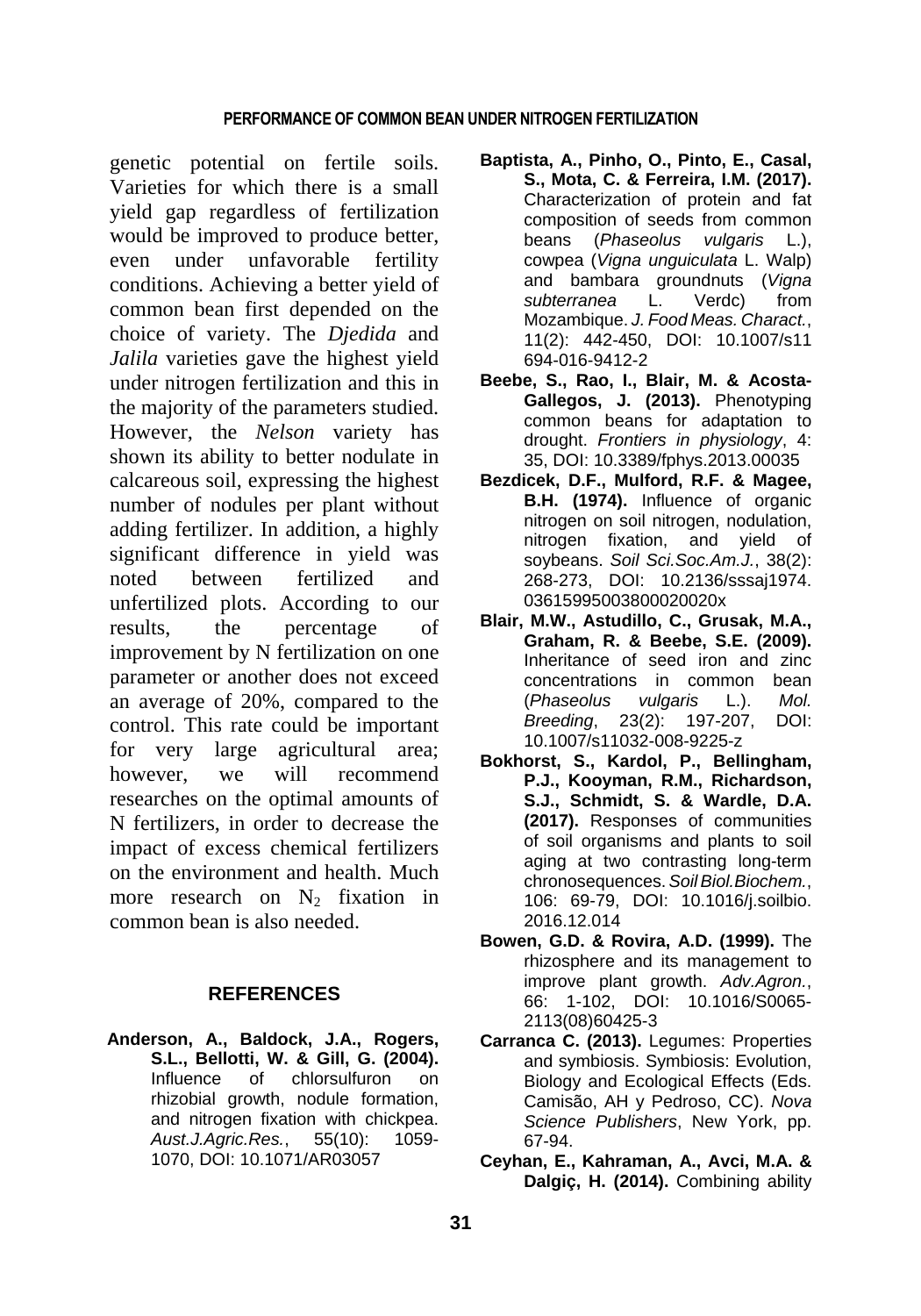of bean genotypes estimated by line x tester analysis under highlycalcareous soils. *J.Anim. Plant Sci.*, 24(2): 579-584.

- **Chakraborty, A., Chakrabarti, K., Chakraborty, A. & Ghosh, S. (2011).** Effect of long-term fertilizers and manure application on microbial biomass and microbial activity of a tropical agricultural soil. *Biol.Fert. Soils*, 47(2): 227-233, DOI: 10.1007/ s00374-010-0509-1
- **Chambers, C.A., Smith, S.E. & Smith, F.A. (1980).** Effects of ammonium and nitrate ions on mycorrhizal infection, nodulation and growth of *Trifolium subterraneum*. *New Phytol.*, 85(1): 47-62, DOI: 10.1111/j.1469- 8137.1980.tb04447.x
- **Chmielewski, J.G. & Ruit, S. (2002).** Interrelationships among achene weight, orientation, and germination in the asters *Doellingeria umbellata* var. *Umbellata* var. *Symphyotrichum novae-angliae* and *S. puniceum* (Asteraceae). *Bartonia*, 61: 15-26.
- **Choze, R., Alcantara, G.B., Alves Filho, E.D.G., e Silva, L.M.A., Faria, J.C. & Lião, L.M. (2013).** Distinction between a transgenic and a conventional common bean genotype by 1H HR-MAS NMR. *Food Chem.*, 141(3): 2841-2847, DOI: 10.1016/j.foodchem.2013.05. 123
- **Costa, N.L., Moraes, A., Monteiro, A.L.G., Motta, A.C.V., Oliveira, R.A. & Rodrigues, A.N.A. (2013).** Forage productivity and morphogenesis of *Axonopus aureus* under different nitrogen fertilization rates. *R.Bras. Zootec.*, 42(8): 541-548, DOI: 10. 1590/S1516-35982013000800002
- **Donald, C.M. (1962).** In search of yield. *J.Aust.Inst.Agric.Sci.,* 28, 171-178.
- **Dordas, C.A., Lithourgidis, A.S., Matsi, T. & Barbayiannis, N. (2008).** Application of liquid cattle manure and inorganic fertilizers affect dry matter, nitrogen accumulation, and partitioning in maize. *Nutr.Cycl.*

*Agroecosys.*, 80(3): 283-296, DOI: 10.1007/s10705-007-9143-1

- **Drevon, J.J., Alkama, N., Bargaz, A., Rodiño, A.P., Sungthongwises, K. & Zaman-Allah, M. (2015).** The legume-rhizobia symbiosis. In: Grain Legumes, pp. 267-290, *Springer*, New York.
- **Dumka, D., Bednarz, C.W. & Maw, B.W. (2004).** Delayed initiation of fruiting as a mechanism of improved drought avoidance in cotton. *Crop Sci.*, 44(2): 528-534.
- **Fageria, N.K. & Baligar, V.C. (1997).** Response of common bean, upland rice, corn, wheat, and soybean to soil fertility of an Oxisol. *J. Plant Nutr.*, 20(10): 1279-1289, DOI: 10.1080/ 01904169709365335
- **Fageria, N.K. & Baligar, V.C. (2003).** Fertility management of tropical acid soils for sustainable crop production. In Handbook of soil acidity (Z. Rengel, Ed.), pp. 359-385. *Marcel Dekker*, New York.
- **Fernández-Luqueño, F., Reyes-Varela, V., Martínez-Suárez, C., Salomón-Hernández, G., Yáñez-Meneses, J., Ceballos-Ramírez, J.M. & Dendooven, L. (2010).** Effect of different nitrogen sources on plant characteristics and yield of common bean (*Phaseolus vulgaris* L.). *Bioresour.Technol.*, 101(1): 396-403, DOI: 10.1016/j.biortech.2009.07.058
- **Fustec, J., Lesuffleur, F., Mahieu, S. & Cliquet, J.B. (2010).** Nitrogen rhizodeposition of legumes. A review. *Agron.Sustain.Dev.*, 30(1): 57-66, DOI: 10.1051/agro/2009 003
- **García-Garijo, A., Tejera, N.A., Lluch, C. & Palma, F. (2014).** Metabolic responses in root nodules of *Phaseolus vulgaris* and *Vicia sativa* exposed to the imazamox herbicide. *Pestic.Biochem.Phys.*, 111: 19-23, DOI: 10.1016/j.pestbp.2014.04.005
- **Graham, P.H. (1981).** Some problems of nodulation and symbiotic nitrogen fixation in *Phaseolus vulgaris* L.: a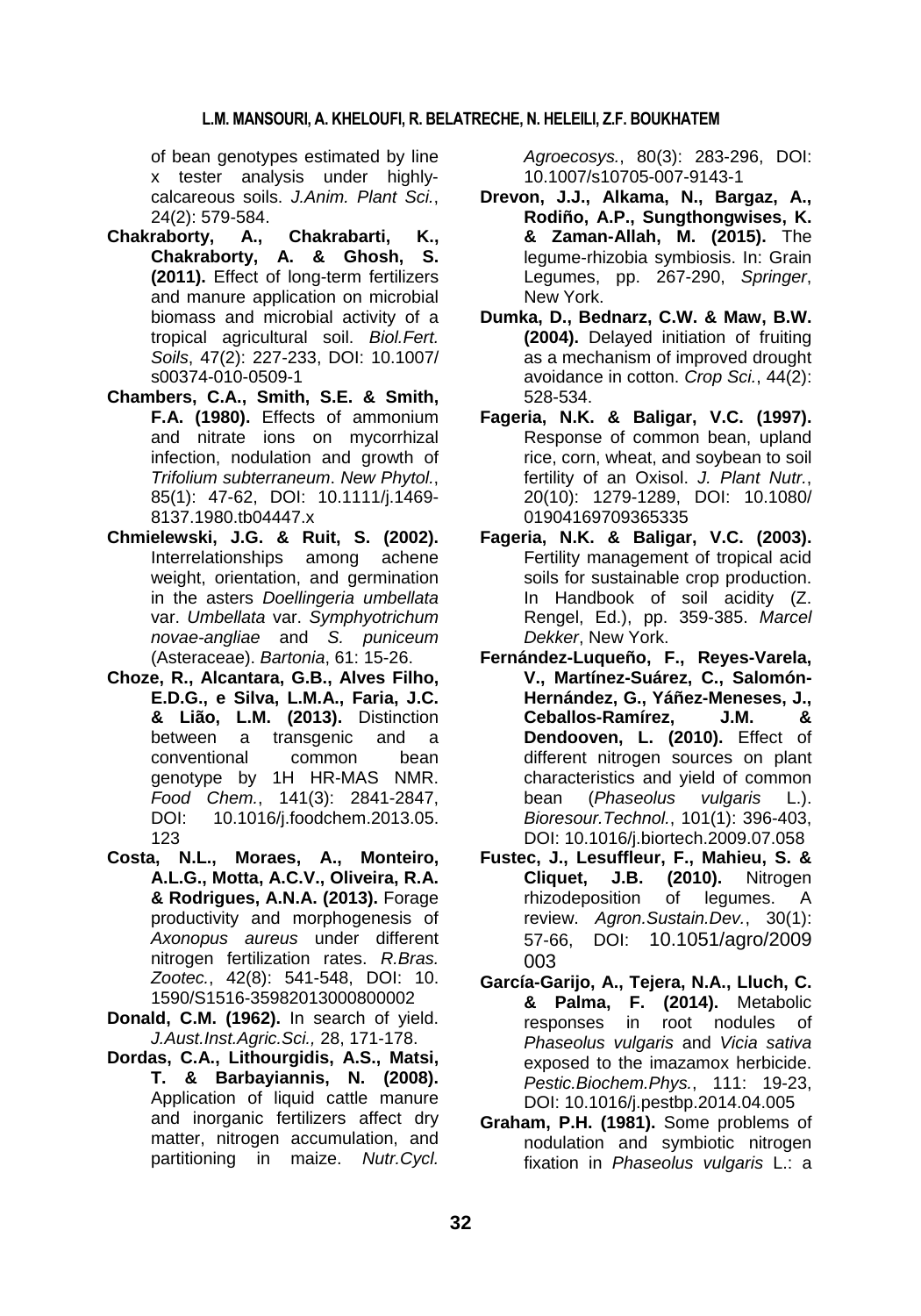review. *Field Crops Res.*, 4: 93-112, DOI: 10.1016/0378-4290(81)90060-5

- **Guinet, M., Nicolardot, B., Revellin, C., Durey, V., Carlsson, G. & Voisin, A.S. (2018).** Comparative effect of inorganic N on plant growth and  $N_2$ fixation of ten legume crops: towards a better understanding of the differential response among species. *Plant Soil*, 432(1-2): 207-227, DOI: 10.1007/s11104-018-3788-1
- **Inostroza, L., Acuña, H. & Tapia, G. (2015).** Relationships between phenotypic variation in osmotic adjustment, water-use efficiency, and drought tolerance of seven cultivars of *Lotus corniculatus* L. *Chil.J.Agr. Res.*, 75(1): 3-12, DOI: 10.4067/ S0718-58392015000100001
- **Jansa, J., Bationo, A., Frossard, E. & Rao, I.M. (2011).** Options for improving plant nutrition to increase common bean productivity in Africa. In: Fighting poverty in Sub-Saharan Africa: the multiple roles of legumes in integrated soil fertility management, pp. 201-240, *Springer*, Dordrecht.
- **Jin, Z., Prasad, R., Shriver, J. & Zhuang, Q. (2017).** Crop model-and satellite imagery-based recommendation tool for variable rate N fertilizer application for the US Corn system. *Precis.Agric.*, 18(5): 779-800, DOI: 10.1007/s11119-016-9488-z
- **Kakraliya, S.K., Singh, U., Bohra, A., Choudhary, K. K., Kumar, S., Meena, R.S. & Jat, M.L. (2018).** Nitrogen and legumes: a metaanalysis. In: Legumes for Soil Health and Sustainable Management, pp. 277-314, *Springer*, Singapore.
- **Kawaka, F., Dida, M., Opala, P., Ombori, O., Maingi, J., Amoding, A. & Muoma, J. (2018).** Effect of nitrogen sources on the yield of common bean (*Phaseolus vulgaris*) in western Kenya. *J. Plant Nutr.*, 41(13): 1652- 1661, DOI: 10.1080/01904167.2018. 1458870
- **Knapp, B.A., Ros, M. & Insam, H. (2010).** Do composts affect the soil microbial community? In: Microbes at work, pp. 271-291, *Springer*, Berlin, Heidelberg.
- **Kohls, S.J. & Baker, D.D. (1989).** Effects of substrate nitrate concentration on symbiotic nodule formation in actinorhizal plants. *Plant Soil*, 118(1- 2): 171-179, DOI: 10.1007/BF022 32804
- **Larney, F.J. & Angers, D.A. (2012).** The role of organic amendments in soil reclamation: a review. *Canadian J. Soil Sci.*, 92(1): 19-38, DOI: 10.4141/cjss2010-064
- **Lemanceau, P., Maron, P.A., Mazurier, S., Mougel, C., Pivato, B., Plassart, P., Ranjard, L., Revellin, C., Tardy, V. & Wipf, D. (2015).** Understanding and managing soil biodiversity: a major challenge in agroecology. *Agron.Sustain.Dev.*, 35(1): 67-81, DOI: 10.1007/s13593-014-0247-0
- **Li, J., Cooper, J.M., Li, Y., Yang, X. & Zhao, B. (2015).** Soil microbial community structure and function are significantly affected by long-term organic and mineral fertilization regimes in the North China Plain. *Appl. Soil Ecol.*, 96: 75-87, DOI: 10.1016/j.apsoil.2015.07.001
- **Liu, H., Zhang, C., Yang, J., Yu, N. &**  Wang, E. (2018). Hormone<br>modulation of legume-rhizobial modulation of legume‐rhizobial symbiosis. *Journal of Integrative Plant Biol.*, 60(8): 632-648, DOI: 10.1111/jipb.12653
- **Mansouri, L.M., Heleili, N., Boukhatem, Z.F. & Kheloufi, A. (2019).** Seed germination and radicle establishment related to type and level of salt in common bean (*Phaseolus vulgaris* L. var. *Djedida*). *Cercet. Agron. în Moldova* (*Agronomical Research in Moldavia*), 52(3): 262-277, DOI: 10.2478/cerce-2019-0026
- **Monti, M., Pellicanò, A., Santonoceto, C., Preiti, G. & Pristeri, A. (2016).** Yield components and nitrogen use in cereal-pea intercrops in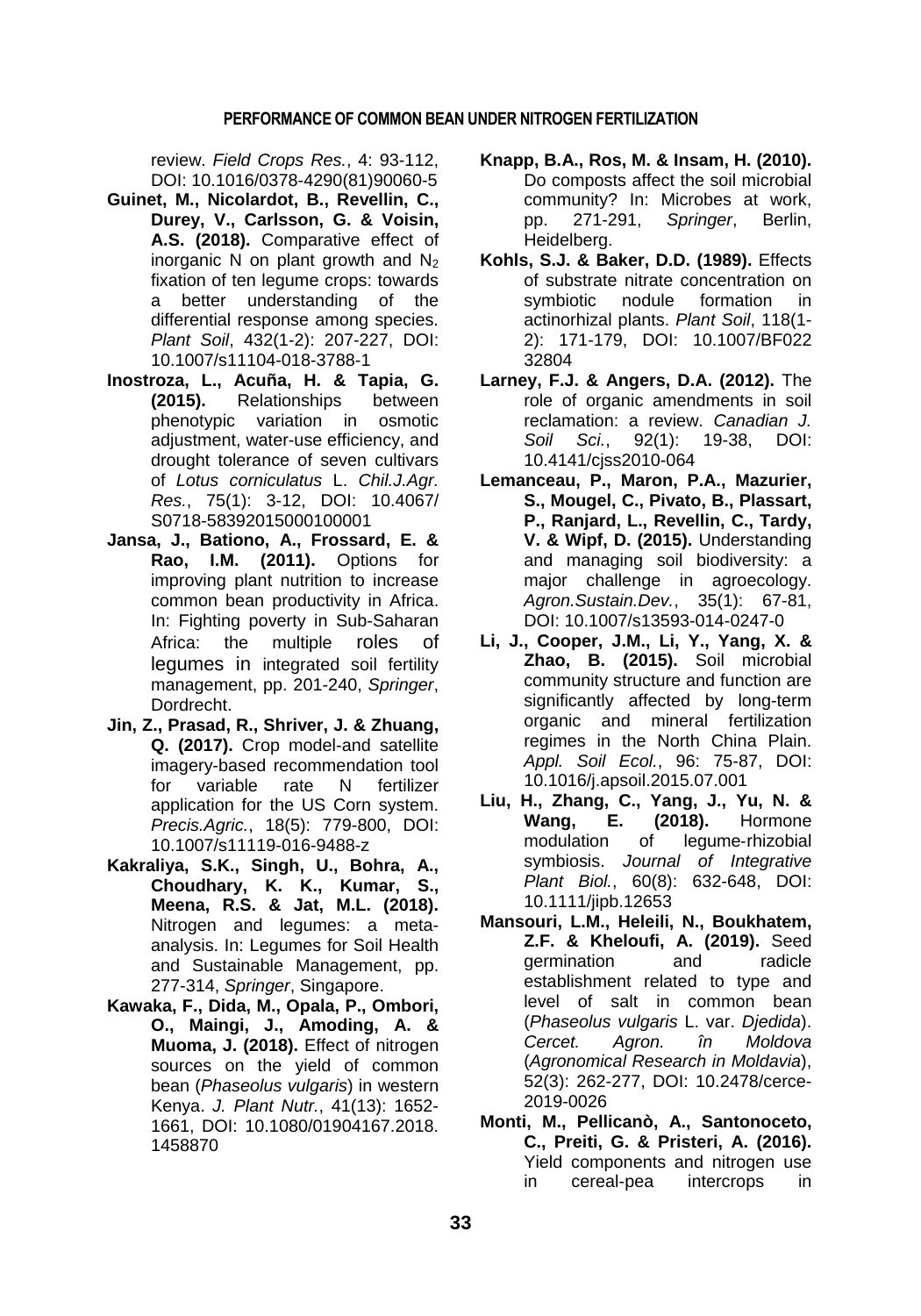Mediterranean environment. *Field Crops Res.*, 196: 379-388, DOI: 10. 1016/j.fcr.2016.07.017

- **Nascente, A.S., Carvalho, M.D.C.S., Melo, L.C. & Rosa, P.H. (2017).** Nitrogen management effects on soil mineral nitrogen, plant nutrition and yield of super early cycle common bean genotypes. *ActaSci.Agron.*, 39(3): 369-378, DOI: 10.4025/acta sciagron.v39i3.32781
- **Nassary, E.K., Baijukya, F. & Ndakidemi, P.A. (2020).** Productivity of intercropping with maize and common bean over five cropping seasons on smallholder farms of Tanzania. *Eur.J.Agron.*, 113: 125964, DOI: 10.1016/j.eja.2019.12 5964
- **Osdaghi, E., Shams-Bakhsh, M., Alizadeh, A., Lak, M.R. & Maleki, H.H. (2011).** Induction of resistance in common bean by *Rhizobium leguminosarum* bv. *phaseoli* and decrease of common bacterial blight. *Phytopathol.Mediterr.*, 50(1): 45-54.
- **Otieno, P., Muthomi, J., Chemining'wa, G. & Nderitu, J. (2009).** Nodulation and yield of food grain legumes. *J.Biol.Sci.*, 9(4): 326-332.
- **Papakosta, D.K. & Gagianas, A.A. (1991).** Nitrogen and dry matter accumulation, remobilization, and losses for Mediterranean wheat during grain filling. *Agron..*, 83(5): 864-870, DOI: 10.2134/agronj1991. 00021962008300050018x
- **Remans, R., Ramaekers, L., Schelkens, S., Hernandez, G., Garcia, A., Reyes, J.L., Mendez, N., Toscano, V, Mulling,M., Galvez, L. & Vanderleyden, J. (2008).** Effect of Rhizobium-Azospirillum coinoculation on nitrogen fixation and yield of two contrasting *Phaseolus vulgaris* L. genotypes cultivated across different environments in Cuba. *Plant Soil*, 312(1-2): 25-37, DOI: 10.1007/s11104-008-9606-4
- **Senyolo, M.P., Long, T.B., Blok, V. & Omta, O. (2018).** How the characteristics of innovations impact

their adoption: An exploration of climate-smart agricultural innovations in South Africa. *J.Clean.Prod.*, 172: 3825-3840, DOI: 10.1016/j.jclepro. 2017.06.019

- **Seppänen, M.M., Alitalo, V., Bäckström, H.K., Mäkiniemi, K., Jokela, V., Falghera-Winseman, L. & Khazaei, H. (2018).** Growth, freezing tolerance, and yield performance of alfalfa (*Medicago sativa* L.) cultivars grown under controlled and field conditions in northern latitudes. *Can.J. Plant Sci.*, 98(5): 1109-1118, DOI: 10.1139/CJPS-2017-0305
- **Smethurst, P.J. (2010).** Forest fertilization: trends in knowledge and practice compared to agriculture*. Plant Soil*, 335(1-2): 83-100, DOI: 10.1007/s11104-010-0316-3
- **Souza, R.D., Ambrosini, A. & Passaglia, L.M. (2015).** Plant growth-promoting bacteria as inoculants in agricultural soils. *Genet.Mol.Biol.*, 38(4): 401- 419,k DOI: 10.1590/S1415-4757384 20150053
- **Swiader, J.M., Sipp, S.K. & Brown, R.E. (1994).** Pumpkin growth, flowering, and fruiting response to nitrogen and potassium sprinkler fertigation in sandy soil. *J.Amer.Soc.Hort.Sci.*, 119(3): 414-419, DOI: 10.21273/ JASHS.119.3.414
- **Thomas, R.B., Bashkin, M.A. & Richter, D.D. (2000).** Nitrogen inhibition of nodulation and  $N_2$  fixation of a tropical N2-fixing tree (*Gliricidia sepium*) grown in elevated atmospheric CO<sub>2</sub>. New Phytol., 145(2): 233-243, DOI: 10.1046/j. 1469-8137.2000.00577.x
- **Turuko, M. & Mohammed, A. (2014).** Effect of different phosphorus fertilizer rates on growth, dry matter yield and yield components of common bean (*Phaseolus vulgaris* L.). *World J.Agric. Res.*, 2(3): 88-92, DOI: 10.12691/wjar-2-3-1
- **Unkovich, M.J. & Pate, J.S. (2000).** An appraisal of recent field measurements of symbiotic  $N_2$ fixation by annual legumes. *Field*